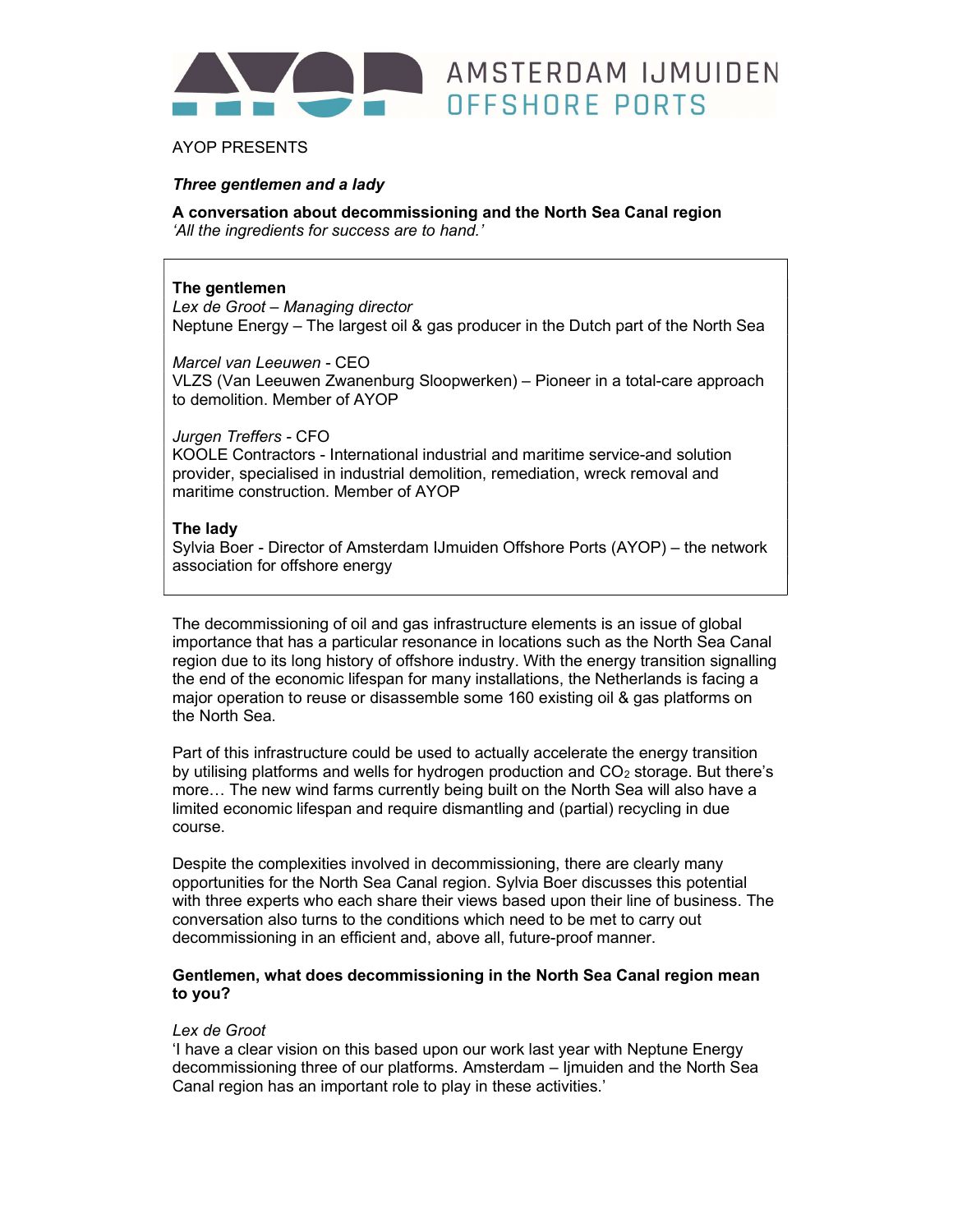# AMSTERDAM IJMUIDEN OFFSHORE PORTS

# Jurgen Treffers

'Decommissioning offers an extension of activities for the port of Amsterdam which has everything in place for the circular economy and waste processing. By working together, we can offer a total package of solutions throughout the entire process and chain, from inventory to reuse, from the oil majors to steel processors. Indeed, I'm talking here about a sustainable closed circle within an area of just 21 kilometres. Amsterdam is very much on track to becoming a superb port for decommissioning.'

# Agreed, Marcel?

Marcel van Leeuwen 'Absolutely. All the companies you could need, from purification to asbestos removal and demolition, are available. A wide variety, too, so you can work in a very flexible way together. This is a clear benefit.'

## Following on from that, do you see concrete opportunities for companies in the region?

## Marcel van Leeuwen

'Certainly, companies in the western port area are extremely competitive. We have everything in one place and everyone is certified. Together we can approach and realise the work in a far much more efficient way.'

#### Lex de Groot

'This is in line with how we see things too. As an operator, we prefer to meet with a single contractor. There are plenty of opportunities ahead if the different companies can establish a vision of what is really essential and become attractive as one party. Especially in view of the location and the local possibilities.'

## Jurgen Treffers

'Exactly. And let's not forget that the market wants to have a choice. Once Amsterdam is up and running, it will be a major competitor for Rotterdam. This will benefit the market – which is certainly large enough. This is why we decided to invest in Decom Amsterdam, a state-of-the-art decommissioning dock with sixteen hectares of land and seven hectares of deep water in the western port area. This has been operational since May 2020.'

## Moving on to another subject: the process. How does decommissioning actually work? And is there room for improvement?

#### Jurgen Treffers

'How the physical trajectory will progress is often hard to predict. It depends on the circumstances. How much waste is involved? How can the maritime object be brought to shore? Issues like that. But we are contractors, so we accept these risks. We make an estimate based on the information provided and then set the price.'

## Marcel van Leeuwen

'It's the same for us. You accept the entire project and make a risk calculation. You can say no if the risks seem to great, in case of asbestos or Chromium-6, for instance, or you take on the project anyway in open partnership with the client. That's also an option.'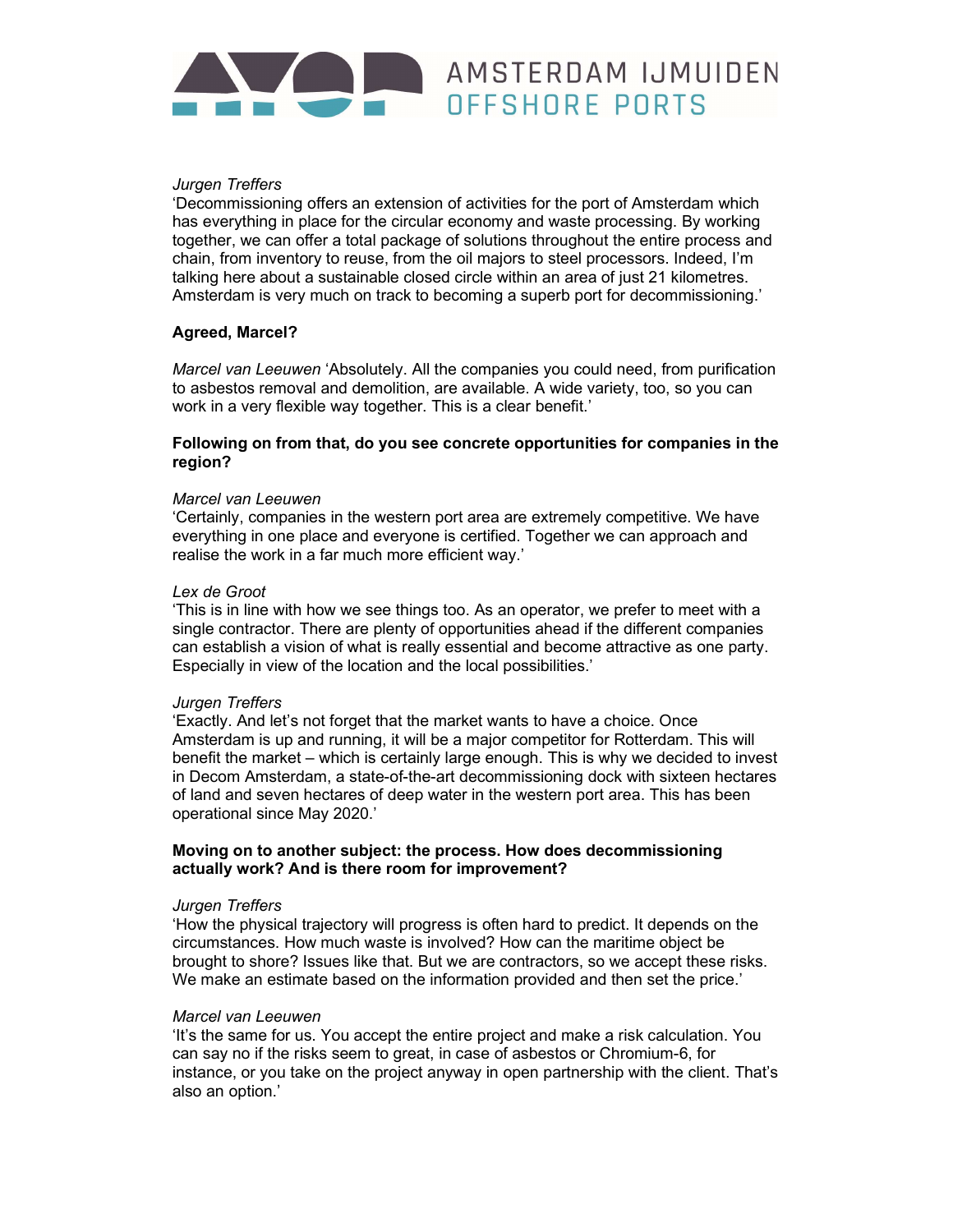# AMSTERDAM IJMUIDEN OFFSHORE PORTS

## How do you see this as a client, Lex?

#### Lex de Groot

'I think there's a lot to be gained from coming together sooner and being more transparent when it comes to plans and developments. We are taking steps in this regard as an industry, too. The Nexstep platform is a good example as it coordinates, facilitates and accelerates the decommissioning and reuse of the oil & gas infrastructure. For us as a company and in the framework of efficiency and cost savings, we prefer to decommission as many platforms at the same time as possible. Even if that means working with other operators.'

## We will soon be joining Nexstep at the table again. Perhaps AYOP can set up a good partnership concept with them.

#### Lex de Groot

'That sounds like a good idea. Decommissioning 'the whole country' is quite the operation. All in all, it will cost between five and seven billion euros so there's plenty of work to be done.'

## Sounds great, lots of work on the horizon. Would something need to change in the Netherlands or Europe to make decommissioning successful?

#### Lex de Groot

'In general, I think clearer regulations with predictable outcomes and timelines could result in significant improvements. The NOx issue, for example, is having a major impact for us at sea.'

#### Marcel van Leeuwen

'The entire export and sales matter, and the transport of vessels to cheaper countries to have them decommissioned there – those are the issues that should be tackled.'

#### Jurgen Treffers

'I think it's being handled better than it used to be, but I agree wholeheartedly. In the past years, we've seen vessels being sailing onto beaches in developing countries to be dismantled. This should be better supervised by the European Union. Our aim is to recycle around 98%. I'm pretty sure that's not happening there.'

## From the beach to the port. Which preconditions should the region meet to play a meaningful role in decommissioning?

#### Jurgen Treffers

'I think the region already meets all the preconditions and then some. All the companies you need are located within a range of five kilometres and fully certified, the locks are being widened from 58 to 70 metres, the logistics and hinterland are in good shape, and everything can be removed via seaways, which means a reduction of road transport and, therefore,  $CO<sub>2</sub>$  and nitrogen emissions.'